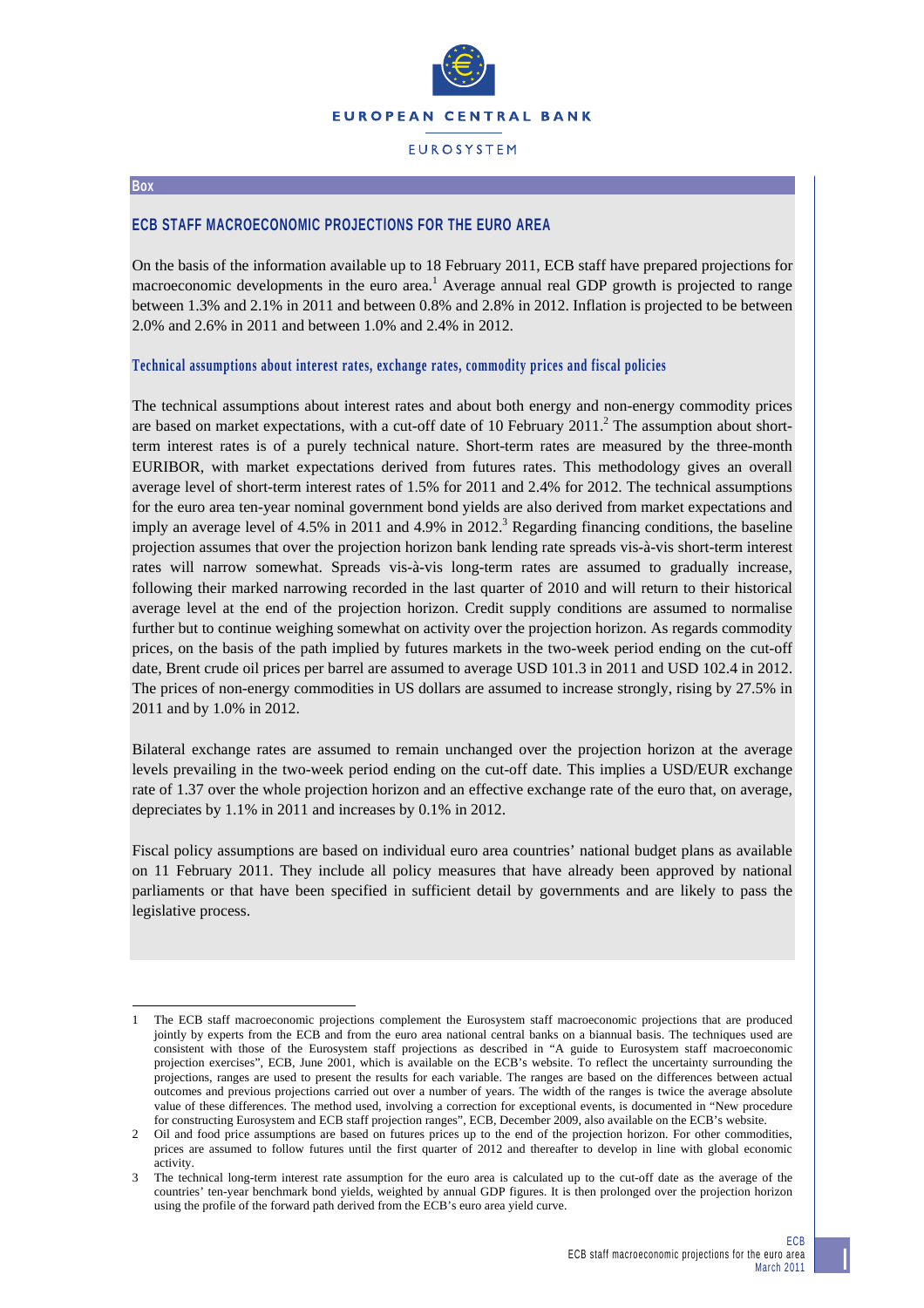#### **Assumptions with regard to the international environment**

The global economy showed some renewed growth momentum at the turn of the year, supported by overall improved global financial conditions. The near-term outlook for economic activity is also supported by the new US fiscal stimulus measures. Nonetheless, the cyclical position remains uneven across countries. In the major advanced economies, the medium-term growth prospects remain rather subdued, particularly in economies where balance sheet repair needs to continue. Moreover, widespread housing market weakness and persistently high unemployment rates are expected to cloud the outlook for private consumption in these economies over the medium term. By contrast, robust growth and increasing inflationary pressures are expected to prevail in some emerging economies. World real GDP outside the euro area is assumed to grow, on average, by 4.7% in 2011 and 4.6% in 2012. Reflecting the significant recovery in global trade, growth in euro area foreign demand is assumed to be 7.9% in 2011 and 7.6% in 2012. These growth rates are somewhat above the average rates recorded in the ten years prior to the financial crisis.

### **Real GDP growth projections**

Euro area real GDP increased by 0.3% in the fourth quarter of 2010, the same rate as in the previous quarter. Looking ahead, the economic recovery is projected to continue, with domestic demand increasingly taking over from exports as the main driver. This rebalancing reflects the effects of past monetary policy moves, as well as the significant efforts made to restore the functioning of the financial system. However, the need for balance sheet repair in various sectors, as well as the fiscal adjustment efforts aimed at restoring confidence in medium-term sustainability assumed in the projections, are anticipated to weigh on the outlook for growth in the euro area. In annual terms, following a growth rate of 1.7% in 2010, real GDP is expected to increase by between 1.3% and 2.1% in 2011 and between 0.8% and 2.8% in 2012. As annual potential growth is projected to be significantly lower than the pre-crisis rates, the output gap is expected to narrow over the projection horizon.

### **Table A Macroeconomic projections for the euro area**

|  | (average annual percentage changes)1), 2) |  |  |
|--|-------------------------------------------|--|--|
|--|-------------------------------------------|--|--|

|                               | 2010   | 2011         | 2012         |
|-------------------------------|--------|--------------|--------------|
| <b>HICP</b>                   | 1.6    | $2.0 - 2.6$  | $1.0 - 2.4$  |
|                               |        |              |              |
| <b>Real GDP</b>               | 1.7    | $1.3 - 2.1$  | $0.8 - 2.8$  |
| Private consumption           | 0.7    | $0.6 - 1.4$  | $0.4 - 2.2$  |
| Government consumption        | 0.8    | $-0.3 - 0.5$ | $-0.5 - 0.9$ |
| Gross fixed capital formation | $-0.8$ | $0.4 - 3.4$  | $0.7 - 5.5$  |
| Exports (goods and services)  | 10.9   | $4.9 - 9.5$  | $3.0 - 9.2$  |
| Imports (goods and services)  | 9.0    | $3.5 - 7.7$  | $2.8 - 8.4$  |

1) The projections for real GDP and its components are based on working day-adjusted data. The projections for imports and exports include intra-euro area trade.

2) The data refer to the euro area including Estonia, except for the HICP data in 2010. The average annual percentage change for the HICP in 2011 is based on a euro area composition in 2010 that already includes Estonia.

### **Price and cost projections**

According to Eurostat's flash estimate, euro area annual HICP inflation was 2.4% in February 2011. Overall HICP inflation is projected to stay above 2% until the end of 2011, largely owing to recent strong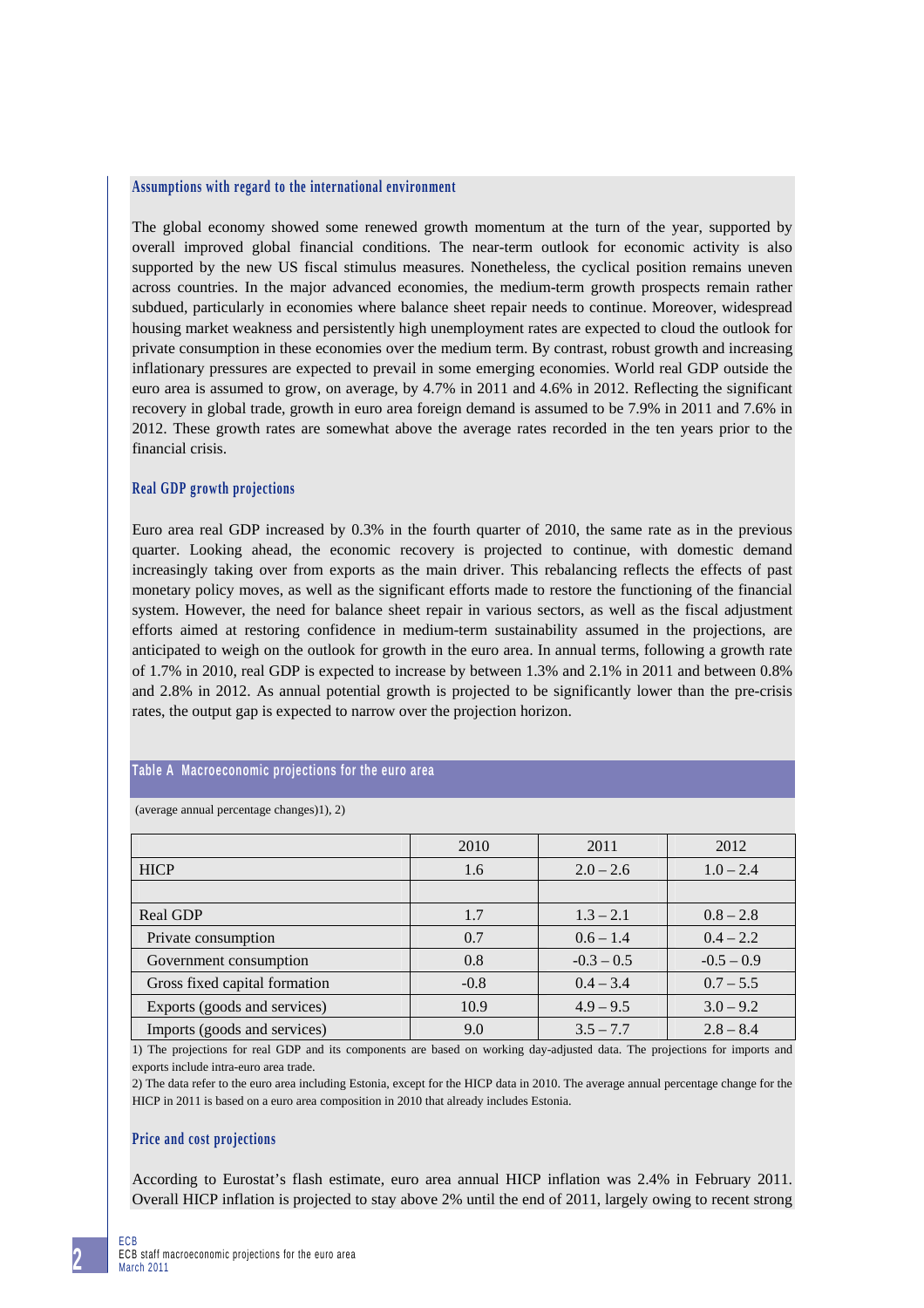increases in energy and food prices. Thereafter, on the basis of current futures prices for commodities, import price increases are projected to moderate. In contrast, domestic price pressures are expected to intensify somewhat, reflecting the gradual improvement in activity and higher wage growth, leading to a gradual rise in the inflation rate of the HICP excluding food and energy over the projection horizon. Overall, average annual headline inflation is projected to be between 2.0% and 2.6% in 2011 and between 1.0% and 2.4% in 2012. Growth in compensation per employee in the euro area is projected to pick up over the next two years, in line with the gradual improvement in labour market conditions. Nevertheless, real compensation per employee is expected to decline somewhat in 2011, owing to the rise in inflation, and to turn slightly positive in 2012. As productivity growth is projected to moderate over the next two years, unit labour costs, which exhibited a cyclical decline in 2010, are expected to rebound in 2011 and to grow at a faster pace in 2012. This, in turn, is projected to curtail increases in profit margins, which recovered substantially in 2010.

## **Comparison with the December 2010 projections**

Compared with the Eurosystem staff macroeconomic projections published in the December 2010 issue of the Monthly Bulletin, the lower ends of the projection ranges for real GDP growth in 2011 and 2012 have been revised upwards, reflecting stronger global economic growth and a projected increase in euro area exports, as well as a stronger outlook for domestic demand, as indicated by improved confidence. With regard to HICP inflation, the ranges for 2011 and 2012 have been revised upwards compared with the December 2010 projections, mainly on account of stronger than expected increases in energy and food prices.

|                          | 2010        | 2011        | 2012        |
|--------------------------|-------------|-------------|-------------|
| Real GDP – December 2010 | $1.6 - 1.8$ | $0.7 - 2.1$ | $0.6 - 2.8$ |
| Real GDP – March 2011    | 1.7         | $1.3 - 2.1$ | $0.8 - 2.8$ |
|                          |             |             |             |
| $HICP - December 2010$   | $1.5 - 1.7$ | $1.3 - 2.3$ | $0.7 - 2.3$ |
| $HICP - March 2011$      | 1.6         | $2.0 - 2.6$ | $1.0 - 2.4$ |

**Table B Comparison with the December 2010 projections** 

(average annual percentage changes)

### **Comparison with forecasts by other institutions**

A number of forecasts for the euro area are available from both international organisations and private sector institutions (see Table C). However, these forecasts are not strictly comparable with one another or with the ECB staff macroeconomic projections, as they were finalised at different points in time. Additionally, they use different (partly unspecified) methods to derive assumptions for fiscal, financial and external variables, including oil and other commodity prices. Finally, there are differences in working day adjustment methods across different forecasts.

According to the forecasts currently available from other organisations and institutions, euro area real GDP growth is expected to range between 1.5% and 1.7% in 2011 and between 1.7% and 2.0% in 2012, which is well within the ranges of the ECB staff projections. As regards inflation, available forecasts anticipate average annual HICP inflation to be between 1.3% and 2.2% in 2011. Most of these inflation forecasts are below the range of the ECB staff projections, as the former likely do not yet take into account recent increases in commodity prices. The HICP inflation forecasts for 2012 range between 1.2% and 1.8%, which is within the range of the ECB staff projections.

**3**